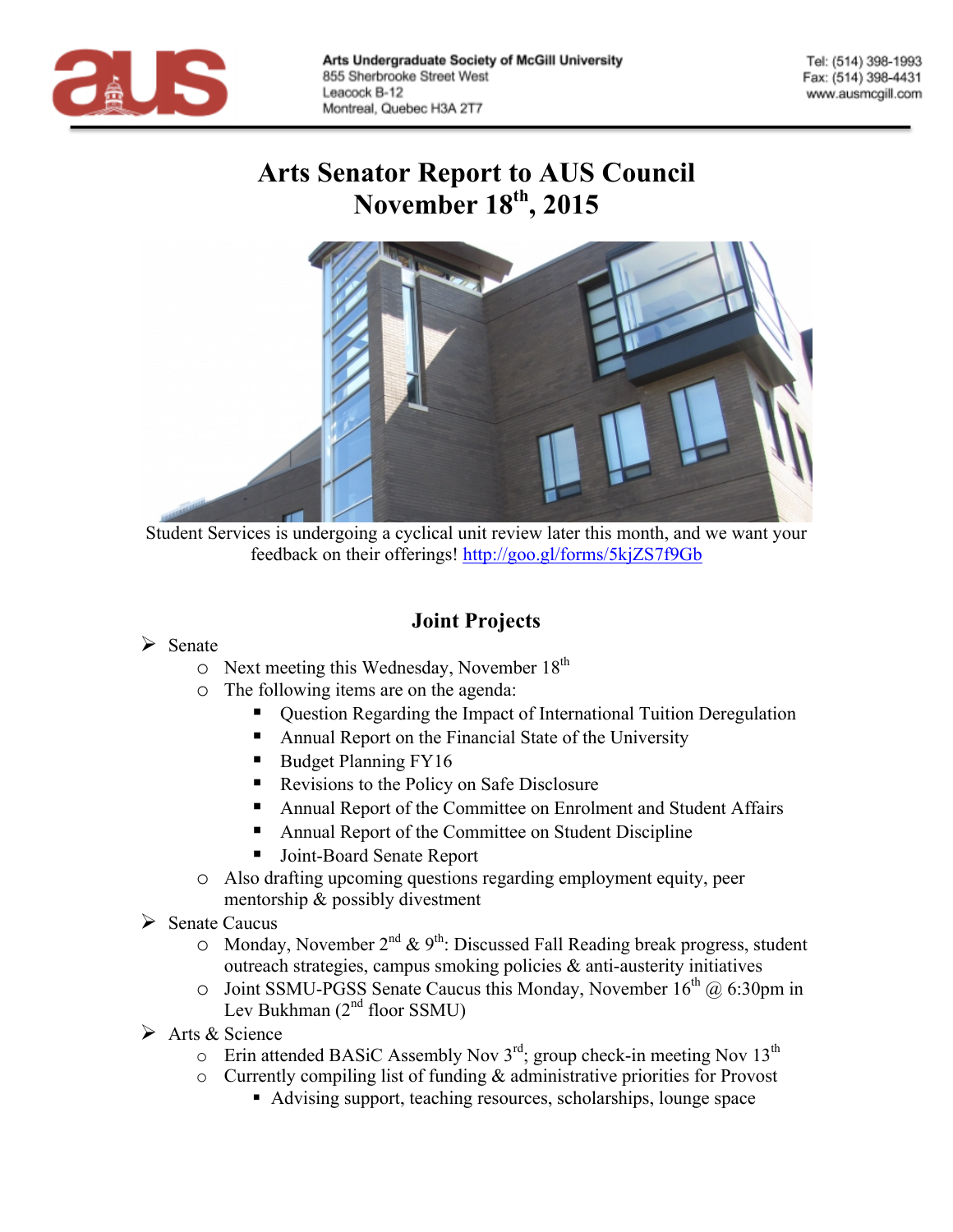- o Institutionalizing Arts & Science Senator position:
	- SSMU VP UA & Internal Regulations Review Committee will look at Senator allocations process

## **Alex Kpeglo-Hennessy**

#### Senate

- $\triangleright$  Committee on Student Grievances
	- $\circ$  Hearing is November 24<sup>th</sup>
- $\triangleright$  JBSCE Subcommittee on Queer Equity
	- $\circ$  Meeting November 18<sup>th</sup>
		- Guest speaker from the SAP Working Group will be presenting
	- o Will report orally
- $\triangleright$  Advisory Committee on the Charter for Student Rights

o SQ

- $\triangleright$  Subcommittee of the APC on Teaching and Learning
	- $\circ$  Next meeting is January 12<sup>th</sup>
	- o Still collecting feedback on SRS systems http://goo.gl/forms/hkhv0itR93 please fill out this form  $\odot$
- Ø Ad-Hoc Committee to Review the Charter on Student Rights
	- o SQ
- $\triangleright$  Advisory Committee on the Possible Reappointment of the Dean of Students
	- o SQ
- $\triangleright$  Committee on Student Services
	- o Attended a lunch with the student members on November 6th
	- $\circ$  Attended the meeting on November 12<sup>th</sup>
	- o Met the new OSD Director, discussed the Student Services Innovation Fund, new Mac Campus Pilot Project, and Advisory Board Mandates
- $\triangleright$  Know Your Rights Working Group
	- o Missed the last meeting due to a personal commitment

## **AUS**

- $\triangleright$  Committee on Student Affairs
	- o Met on November 11<sup>th</sup>
	- o Discussed the Early Alert System, a Faculty of Arts Mental Health Awareness Strategy, Fall Reading Break, Transfer Credit Policy, and Late Withdrawal Forms
- $\triangleright$  Accountability Committee
	- $\circ$  Attended a meeting on November 11<sup>th</sup>
	- o Discussed the format of the committee and approved the time sheets that have been handed in this semester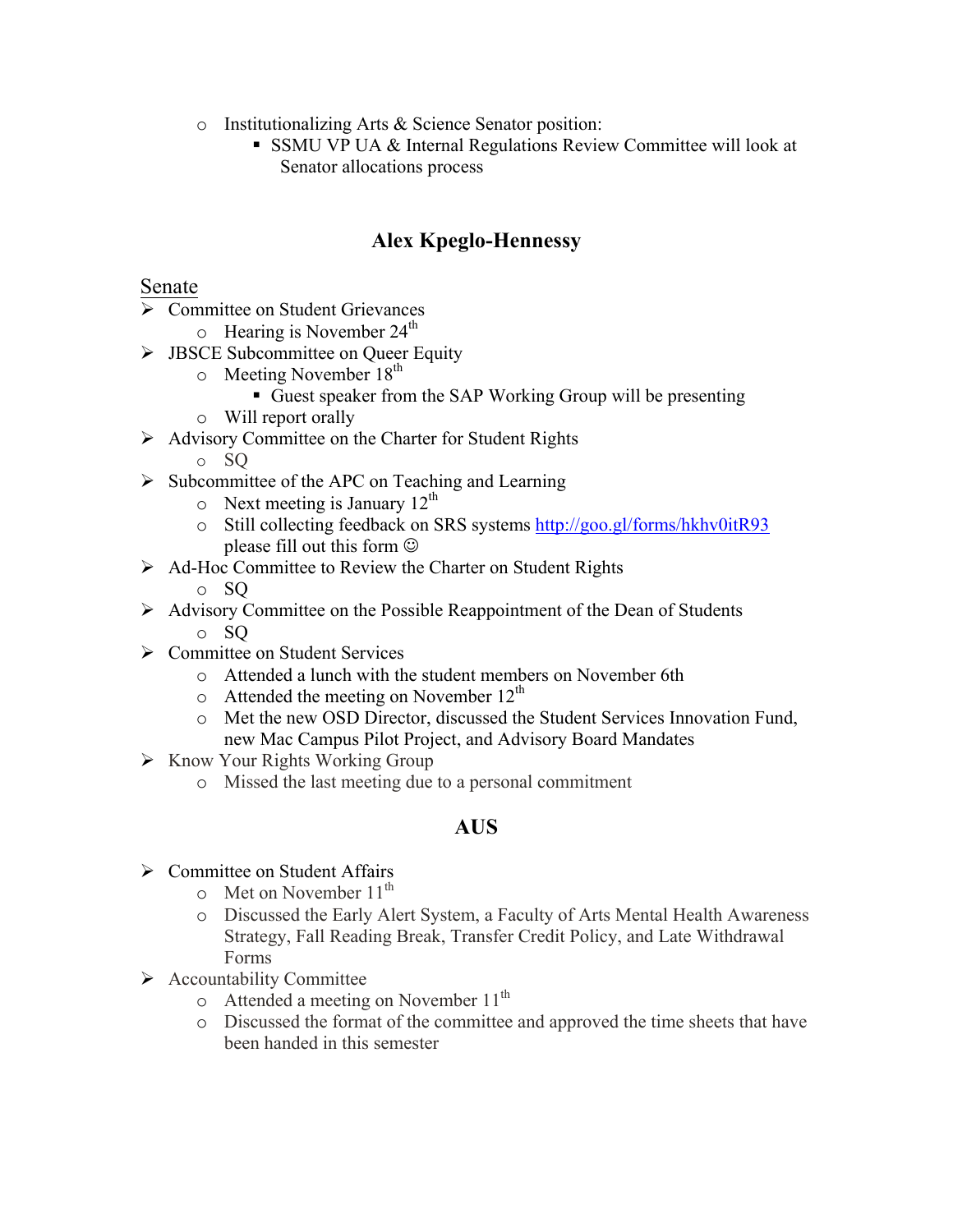## **SSMU**

- Ø Student Society Programming Network
	- $\circ$  Co-chairing Week 101 from January 17<sup>th</sup>-23<sup>rd</sup>
	- o Will update as planning goes on

### **MISC**

- $\triangleright$  Attended SSMU Equity Training
- $\triangleright$  Went to a luncheon with the Principal
- Ø Submitting a motion on Departmental reports to council

## **Erin Sobat**

#### Senate

- $\triangleright$  Academic Policy Committee (APC)
	- $\circ$  Next meeting this Thursday, November 19<sup>th</sup>
	- o Receiving motion on integration of Religious Studies into Faculty of Arts
- Ø Enrolment and Student Affairs Advisory Committee (ESAAC)
	- $\circ$  Met on Tuesday, November 3<sup>rd</sup>; discussed Fall Reading Break status, assessment policy revisions, Faculty-based "wellness models"
	- $\circ$  Next meeting Tuesday, December 1<sup>st</sup>; building support to hopefully move forward with Fall Reading Break proposal
- $\triangleright$  Committee on Student Services (CSS)
	- $\circ$  Met on Thursday, November 12<sup>th</sup>
	- o Presentation from new Director of OSD, Teri Phillips
	- o Discussed Innovation Fund reporting structure, timelines & restrictions; Disclosure Centre Pilot Project @ Mac Campus; internal unit review
- $\triangleright$  Principal's Task Force on the Royal Victoria Hospital Site
	- $\circ$  Met Monday, November 9<sup>th</sup>
	- $\circ$  Developing self-assessment questions for McGill units & services who could see themselves moving to the RVH site if acquired
	- $\circ$  Next meeting Friday, December 4<sup>th</sup>
- Ø Senior Director of Student Services Search Committee
	- o Status quo pending further discussions with the Deputy Provost (see joint statement released by student associations: http://ow.ly/SRqO9)

#### SSMU

- $\triangleright$  Legislative Council
	- $\circ$  Met Thursday, November 5<sup>th</sup>
	- o Approved VP FOPs regulations, endorsed Fall Reading Break proposal, discussed electoral regulations & provincial representation
	- $\circ$  Next meeting this Thursday, November 19<sup>th</sup>
- $\triangleright$  Internal Regulations Review Committee (IRRC)
	- $\circ$  Met Wednesday, November 4<sup>th</sup> to review remaining President IRs (~80pp)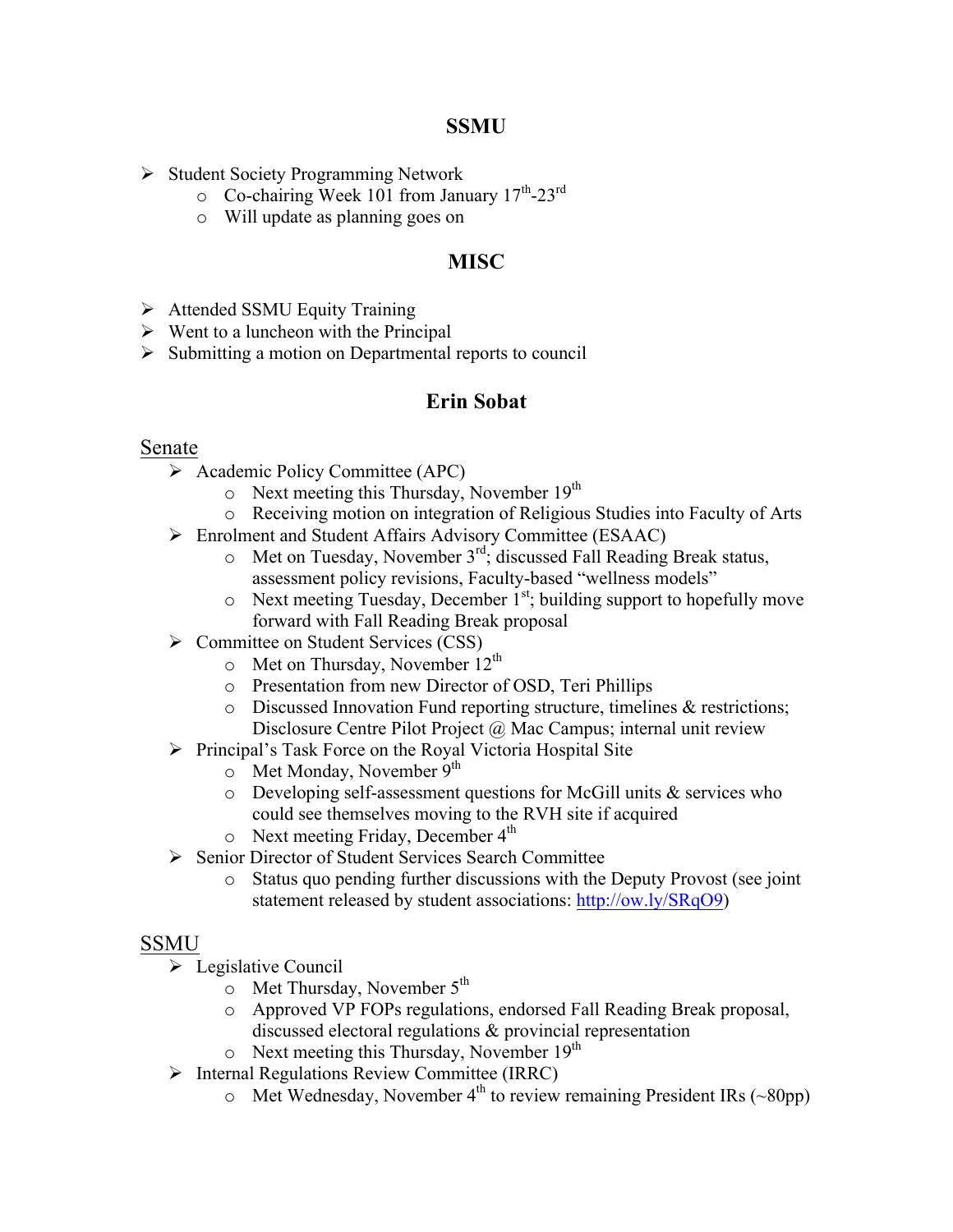- o Winter term projects: Constitutional amendments & Internal Regulations for remaining portfolios (Internal, Clubs & Services, University Affairs)
- $\triangleright$  Nominating Committee
	- o Status quo until further notice
- $\triangleright$  "Know Your Rights" Working Group
	- $\circ$  Met Tuesday, November 10<sup>th</sup> to review Student Rights website & promo
	- $\circ$  Met with SSMU Communications Manager Friday, November 13<sup>th</sup> to reorganize website (target launch during January Add-Drop period)
- $\triangleright$  University Affairs Committee
	- $\circ$  Met on Tuesday, November 10<sup>th</sup> to discuss goals for the UA portfolio & SSMU student research initiatives
	- $\circ$  Hoping to launch an applied student research competition this year & better integrate student research into advocacy at all levels

## AUS

- Ø Memorandum of Agreement Working Group
	- $\circ$  President & VP Finance met with DPSLL on October 23<sup>rd</sup>
	- o Currently proposal would allow SNAX to sell sandwiches, however negotiations will continue around university's inspection authority
- Ø Ad-Hoc Human Resources Committee
	- $\circ$  First meeting Wednesday, November 11<sup>th</sup>; discussed project goals & ssigned members to survey positions under each executive portfolio
	- $\circ$  Next meeting TBD (week of November 22<sup>nd</sup>)
- Ø Dean of Arts Search Committee
	- $\circ$  Next meeting this Tuesday, November 17<sup>th</sup> to review interview questions
	- o Interviews occurring December  $10^{th}$  &  $11^{th}$
- $\triangleright$  Faculty of Arts Meetings
	- $\circ$  Met Tuesday, October 27<sup>th</sup>
	- o Passed motion to integrate Religious Studies as a School; Dean announced \$200,000 cut to administrative & support staff budget; review of the Arts administrative hubs to occur later this month
	- $\circ$  Next meeting Tuesday, November 24<sup>th</sup>
- $\triangleright$  Curriculum Committee
	- $\circ$  Next meeting this Monday, November 16<sup>th</sup>
	- o Proposed program & course changes from Hispanic Studies, Social Work, Linguistics, Classics, History, Political Science, Economics & Sociology
- $\triangleright$  Humanities & Social Sciences Library Advisory Committee (HSSLAC)
	- o Missed first meeting Friday, October 23rd
		- $\circ$  Next meeting Thursday, December 10<sup>th</sup>
- $\triangleright$  Other Projects
	- o Hoping to hear back from KANATA & Indigenous Alliance McGill about creating an Indigenous Studies Students' Association
	- o Advising on review of departmental constitutions & GA procedures

Respectfully Submitted,